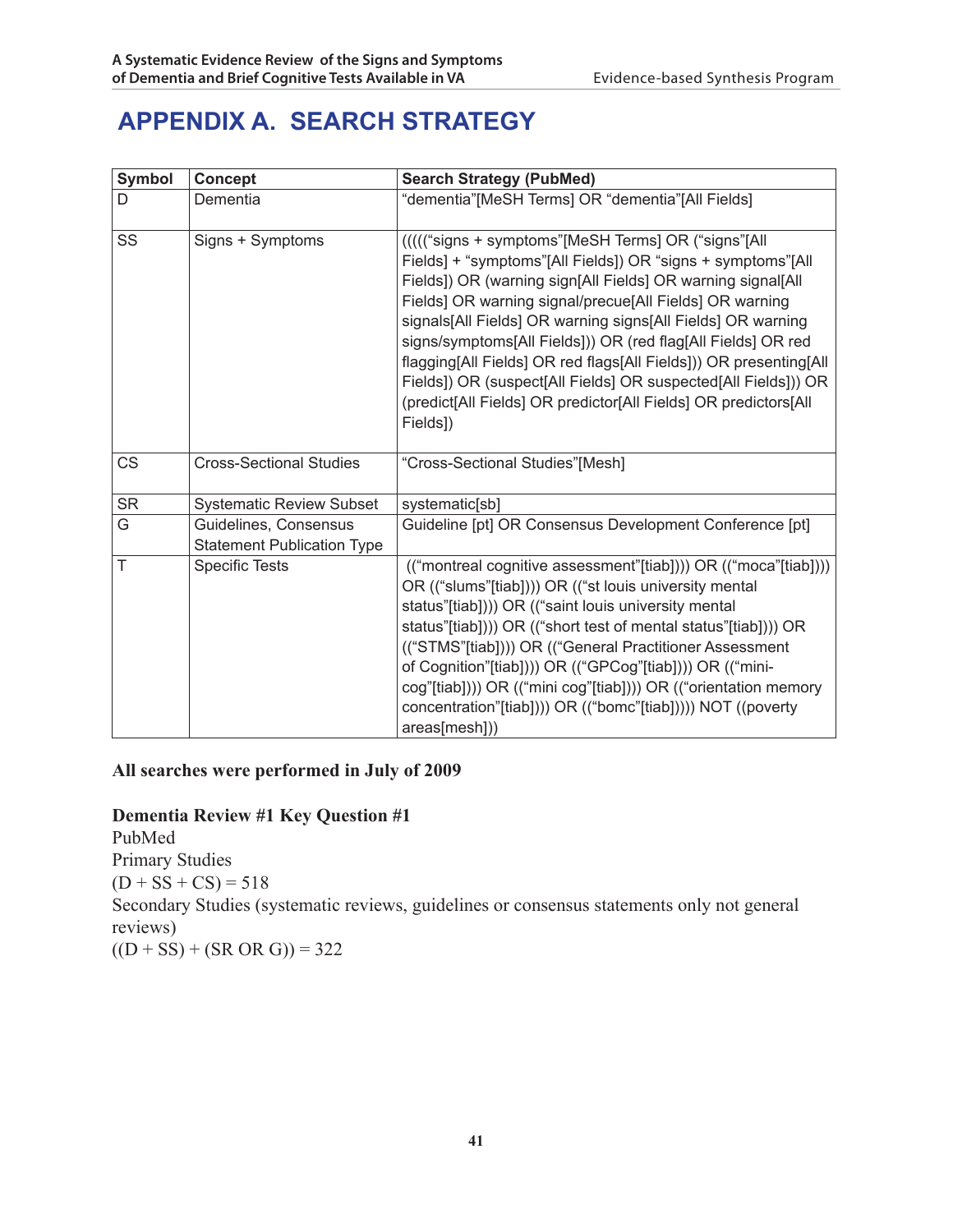#### Additional databases

Cochrane central register of controlled trials and database of abstracts of reviews of effects

- 1 dementia.mp.
- 2 (signs and symptoms).mp
- 3 warning sign.mp.
- 4 warning signal.mp.
- 5 red flag\*.mp.
- 6 presenting.mp.
- 7 suspect.mp.
- 8 suspected.mp.
- 9 predict\*.mp
- 10 8 or 6 or 4 or 3 or 7 or 9 or 2 or 5
- 11 1 and 10

229 results after de-duplication 201

#### CINAHL

- S1 ("dementia") or (MH "Dementia+")
- S2 ("signs and symptoms") or (MH "Signs and Symptoms (Non-Cinahl)")
- S3 "warning signs"
- S4 "warning signal"
- S5 "red flag\*"
- S6 "presenting"
- S7 "suspect"
- S8 "suspected"
- S9 "predict"
- S10 predictor\*
- S11 S2 or S3 or S4 or S5 or S6 or S7 or S8 or S9 or S10
- S12 ("dementia") or (MM "Dementia+")
- S13 S11 and S12
- S14 S11 and S12 Narrow by Subject: Major Heading0: Dementia

367 results after de-duplication 309

#### PsychINFO

- 1 exp \*Dementia/ 30642
- 2 (signs and symptoms).mp. [mp=title, abstract, heading word, table of contents, key concepts] 5567
- 3 warning sign.mp. or exp Warnings/ 738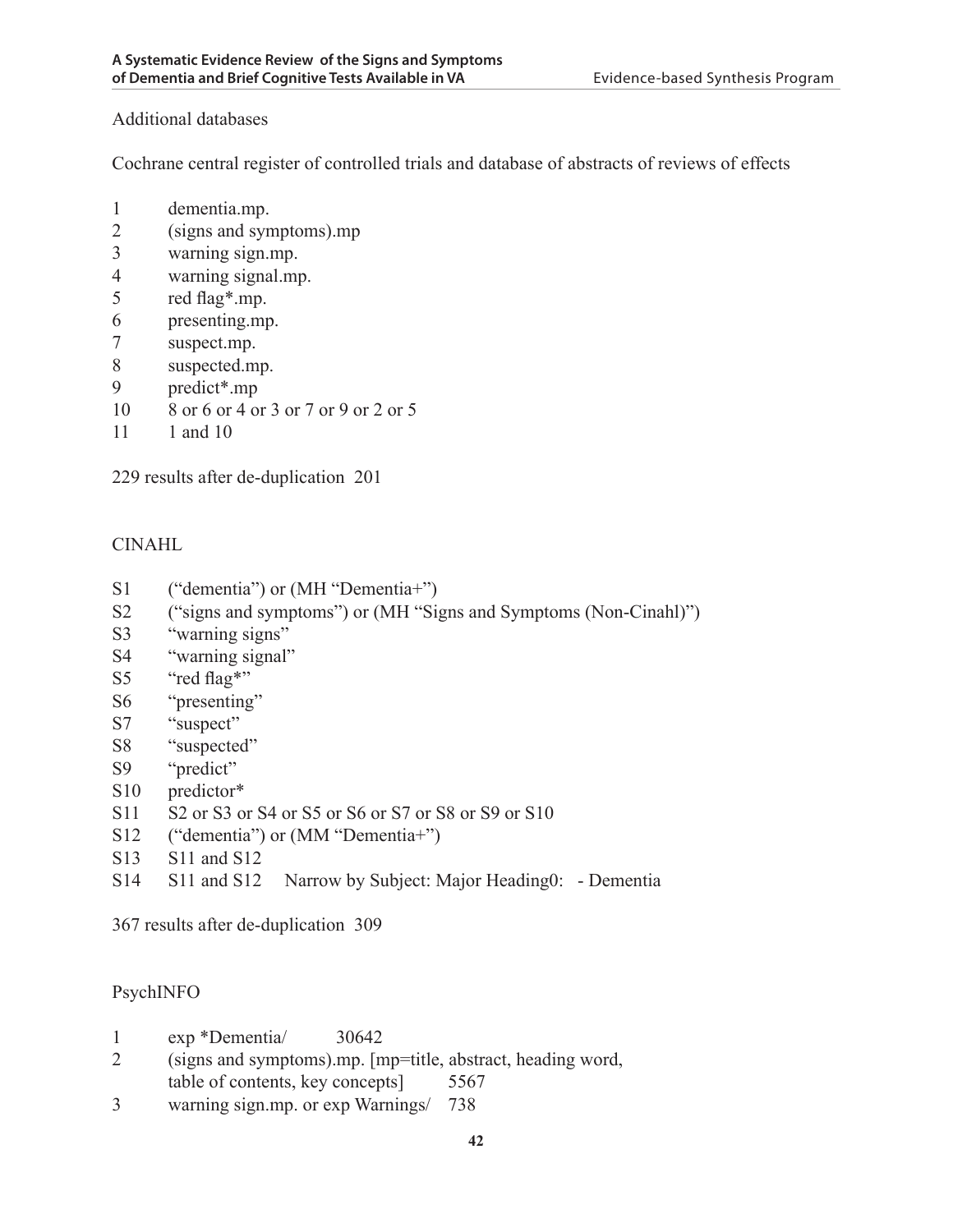|          | 38646 |                                                                                                                                                                                            |                                                                                                                                                        |
|----------|-------|--------------------------------------------------------------------------------------------------------------------------------------------------------------------------------------------|--------------------------------------------------------------------------------------------------------------------------------------------------------|
|          |       |                                                                                                                                                                                            | 222250                                                                                                                                                 |
| 1 and 12 |       |                                                                                                                                                                                            |                                                                                                                                                        |
|          |       |                                                                                                                                                                                            |                                                                                                                                                        |
|          |       | red flag.mp. $42$<br>red flags.mp. 77<br>exp Symptoms/ or presenting.mp.<br>suspect.mp. 1854<br>suspected.mp. 4720<br>predict.mp. $36261$<br>predictor.mp. 27521<br>predictors.mp.<br>4251 | 131298<br>6 or 11 or 3 or 7 or 9 or 2 or 8 or 4 or 10 or 5<br>limit 13 to ("0800 literature review" or "0830 systematic review" or 1200 meta analysis) |

208 Results after de-duplication 192

AGELINE

Title: dementia AND Title: "signs and symptoms"; "warning sign"; "warning signal"; "red flag"; "red flags"; presenting ; suspect ; suspected ; predict ; predictor

39 items after de-duplication 30 unique

We also re-executed the search described in Mitchell, 2008 in Medline.

 (subjective memory OR memory complaint\* OR memory difficult\* [abstract]) AND (Dementia OR Alzheimer\* OR mild cognitive [abstract]) AND (validity OR diagnosis OR sensitivity OR specificity OR accuracy OR re receiveOperator OR ROC [full text]) limited to 2008-Sept 2009 (date of search)

79 Results

#### **Dementia Review #1 Key Question #2 & 3**

PubMed  $(D + T) = 54$ 

Additional databases (named tests were searched in the following databases) Cochrane central register of controlled trials and database of abstracts of reviews of effects: 27 Results, after de-duplication 0 HAPI: 24 Results, after de-duplication 23 PsycINFO: 87 Results, after de-duplication 74 CINAHL: 48 Results, after de-duplication 44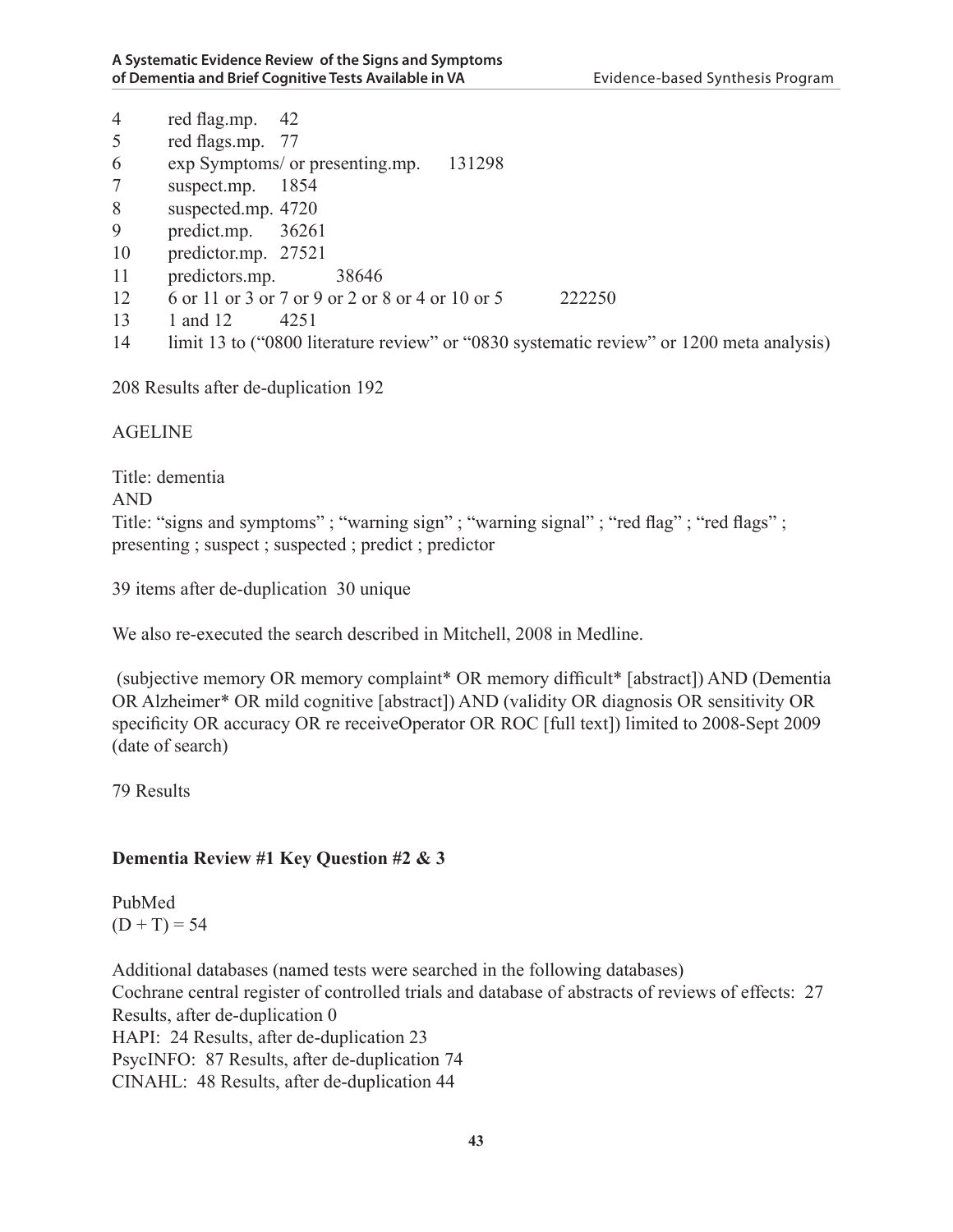## **APPENDIX B. Inclusion/Exclusion Criteria**

|                | Author, Year<br>Title or ID#                                                                                                                                                                          |                          |
|----------------|-------------------------------------------------------------------------------------------------------------------------------------------------------------------------------------------------------|--------------------------|
| 1.<br>2.       | Do any of the following constitute the study population:<br>a. A community sample of persons age $60+$ that includes non-demented<br>Does the study use a standard criterion for diagnosing dementia? | Key words or categories: |
|                |                                                                                                                                                                                                       |                          |
| 3.             | Does the study evaluate any of the following cognitive tests:                                                                                                                                         | <b>Notes</b>             |
| 4.             | Does the study provide prevalence or other descriptive data on signs and/or<br>symptoms of dementia?*                                                                                                 |                          |
| 5 <sub>1</sub> | Is the text of the article in English?                                                                                                                                                                |                          |
| 6.             | If this article meets no other criterion, should it be saved for background or<br>discussion?                                                                                                         |                          |
|                | Circle the Key Question(s) to which this article applies:                                                                                                                                             |                          |
|                | 1. What signs and symptoms should prompt VA providers to assess cognitive function as part of an initial<br>diagnostic workup for dementia?                                                           |                          |
|                | 2. Which measures of cognitive function provide the optimal sensitivity, specificity, and time to administer,<br>and are readily available within the VA?                                             |                          |
|                | 3. What are adverse consequences of using these measures?                                                                                                                                             |                          |

*\* Examples of data that do not meet criteria for item 4 include epidemiologic risk factors for dementia; diagnostic imaging, laboratory, or physiological tests (e.g. sense of smell; cerebrospinal fluid studies; indicators of acute confusion; predictors of DNR orders*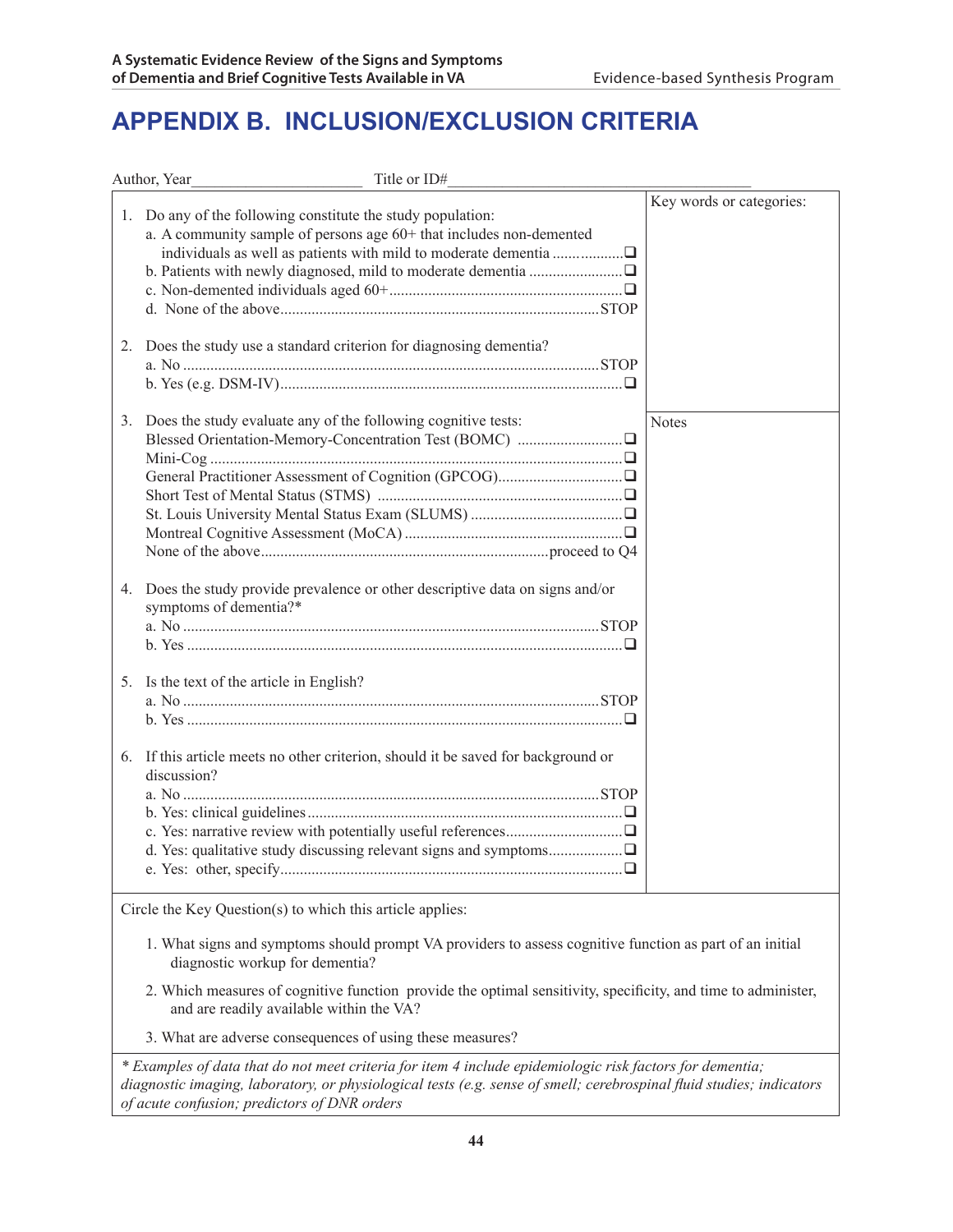### **APPENDIX C. QUADAS CRITERIA for evaluating Diagnostic Accuracy Studies**

**Table 2: The Quadas tool**

| Item |                                                                                                                                                                    | Yes              | No               | Unclear          |
|------|--------------------------------------------------------------------------------------------------------------------------------------------------------------------|------------------|------------------|------------------|
| ı.   | Was the spectrum of patients representative of the patients who will receive the test in practice?                                                                 | $^{(1)}$         |                  |                  |
| 2.   | Were selection criteria clearly described?                                                                                                                         |                  |                  |                  |
| 3.   | Is the reference standard likely to correctly classify the target condition?                                                                                       |                  |                  |                  |
| 4.   | Is the time period between reference standard and index test short enough to be reasonably<br>sure that the target condition did not change between the two tests? | $^{()}$          |                  |                  |
| 5.   | Did the whole sample or a random selection of the sample, receive verification using a reference<br>standard of diagnosis?                                         | $^{(+)}$         | $^{(+)}$         | $^{()}$          |
| 6.   | Did patients receive the same reference standard regardless of the index test result?                                                                              | ( )              | $^{()}$          |                  |
| 7.   | Was the reference standard independent of the index test (i.e. the index test did not form part of<br>the reference standard)?                                     | $\left( \right)$ |                  |                  |
| 8.   | Was the execution of the index test described in sufficient detail to permit replication of the test?                                                              | $\left( \right)$ | $^{()}$          |                  |
| 9.   | Was the execution of the reference standard described in sufficient detail to permit its<br>replication?                                                           | $\left( \right)$ |                  |                  |
| 10.  | Were the index test results interpreted without knowledge of the results of the reference<br>standard?                                                             | $^{()}$          | $\left( \right)$ | $\left( \right)$ |
| Н.   | Were the reference standard results interpreted without knowledge of the results of the index<br>test?                                                             | $\left( \right)$ | $\left( \right)$ | $\left( \right)$ |
| 12.  | Were the same clinical data available when test results were interpreted as would be available<br>when the test is used in practice?                               | $\left( \right)$ | $\left( \right)$ | $\left( \right)$ |
| 13.  | Were uninterpretable/ intermediate test results reported?                                                                                                          | $^{()}$          | $\left( \right)$ | $\left( \right)$ |
| 14.  | Were withdrawals from the study explained?                                                                                                                         |                  | $\left( \right)$ |                  |

Source: Whiting P, Rutjes AW, Reitsma JB, Bossuyt PM, Kleijnen J, Whiting P, et al. The development of QUADAS: a tool for the quality assessment of studies of diagnostic accuracy included in systematic reviews. BMC Medical Research Methodology 2003;3:25. Used with permission.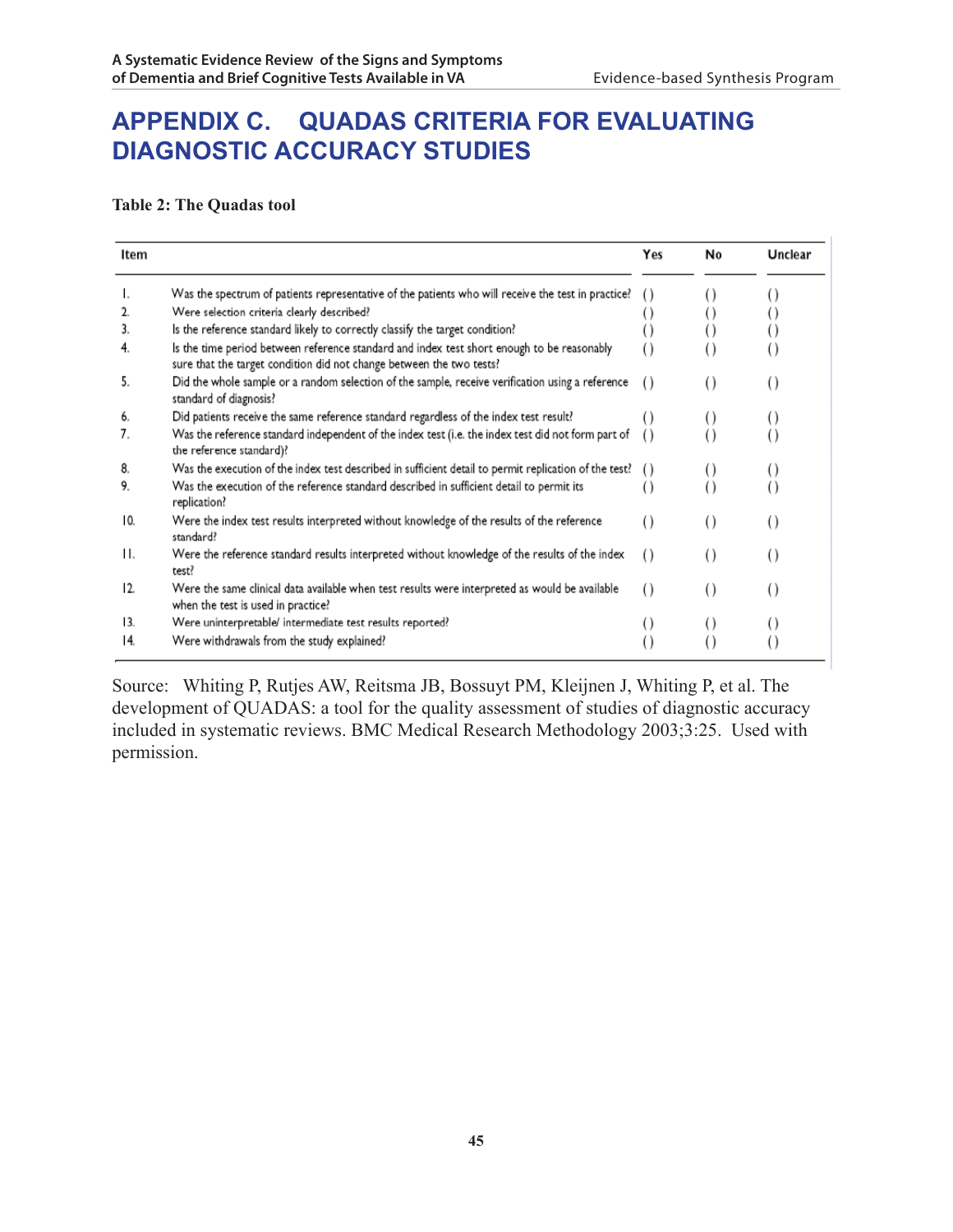# **APPENDIX D. PEER REVIEW COMMENTS**

| Reviewer       | <b>Comment</b>                                                                                                                                                                                                                                                                                                                                                                                                                                                                                                                                 | <b>Response</b>                                                                                                                                                                                                                                                                                  |
|----------------|------------------------------------------------------------------------------------------------------------------------------------------------------------------------------------------------------------------------------------------------------------------------------------------------------------------------------------------------------------------------------------------------------------------------------------------------------------------------------------------------------------------------------------------------|--------------------------------------------------------------------------------------------------------------------------------------------------------------------------------------------------------------------------------------------------------------------------------------------------|
|                | Question 1. Are the objectives, scope, and methods for this review clearly described?                                                                                                                                                                                                                                                                                                                                                                                                                                                          |                                                                                                                                                                                                                                                                                                  |
|                | Yes. Objective scope and methods are clearly described. The report is very succinct<br>and to the point. However, I did not see QUADAS criteria fully explained. This<br>should be explicitly described so a reader can independently evaluate how you did<br>your evaluation.                                                                                                                                                                                                                                                                 | Noted. We have clarified in the Methods that the details of<br>the QUADAS criteria are listed in Appendix C.                                                                                                                                                                                     |
| $\overline{2}$ | Yes. Would be very helpful to have a glossary of terms to help non-expert readers<br>(e.g., many policy-makers) understand the statistical terms (e.g., sensitivity,<br>specificity, prevalence, incidence, positive/negative predictive value, screening,<br>etc.) and other technical terms (e.g., stereognosis and graphesthesia). It is important<br>that the methods, results, and discussion/conclusions/recommendations be clear in<br>layperson as well as technical terms.                                                            | Will include glossary and we've tried to modify the language.                                                                                                                                                                                                                                    |
| $\mathfrak{Z}$ | Yes. (No comment)                                                                                                                                                                                                                                                                                                                                                                                                                                                                                                                              | Noted.                                                                                                                                                                                                                                                                                           |
| $\overline{4}$ | Yes. Did you consider examining warning signs in combination rather than singly<br>(e.g., memory complaint in combination with behavioral symptom such as apathy<br>or driving violation).<br>This may improve the discriminative properties of the warning signs.<br>If you have not considered this – would you consider examining these warning<br>signs in combination? That is a likely scenario for clinical use.<br>It is unclear to me the extent to which you considered studies that discussed<br>informants identification of (sic) | We've actually added some studies and narrative re:<br>informant report.<br>We added the suggestion re: consideration of examining<br>these warning signs in combination to our future studies<br>section.                                                                                       |
| 5              | Yes. I believe that this review sheds light on important questions and is very clear<br>in the way it answers these questions with evidence based response/discussion.<br>I found it to be very informative in looking at a large body of literature to<br>answer specific questions that are very clinically relevant in dementia diagnosis/<br>recognition.                                                                                                                                                                                  | Noted.                                                                                                                                                                                                                                                                                           |
|                | Question 2. Is there any indication of bias in our synthesis of the evidence?                                                                                                                                                                                                                                                                                                                                                                                                                                                                  |                                                                                                                                                                                                                                                                                                  |
|                | There is no evident bias in synthesis of evidence however, limiting to just studies of<br>persons with dementia severely limits the applicability of this review to the world<br>that we work in. In general there is too much emphasis on diagnosis when this is<br>an imperfect process at best. There are individuals with severe levels of MCI or<br>MCI-R, for example, who suffer in multiple ways due to their disability. We need to<br>identify these patients (Veterans) and "treat" them as well and often we do not address        | The scope of this review was limited to dementia. However,<br>we agree that Veterans with cognitive impairment non-<br>dementia (CIND) are an important patient population. The<br>best practices for assessment and management of patients<br>with CIND may warrant a separate evidence review. |
| $\overline{2}$ | impairment until it is severe enough to be able to classify as "probable dementia."<br>No.                                                                                                                                                                                                                                                                                                                                                                                                                                                     | Noted.                                                                                                                                                                                                                                                                                           |
|                |                                                                                                                                                                                                                                                                                                                                                                                                                                                                                                                                                |                                                                                                                                                                                                                                                                                                  |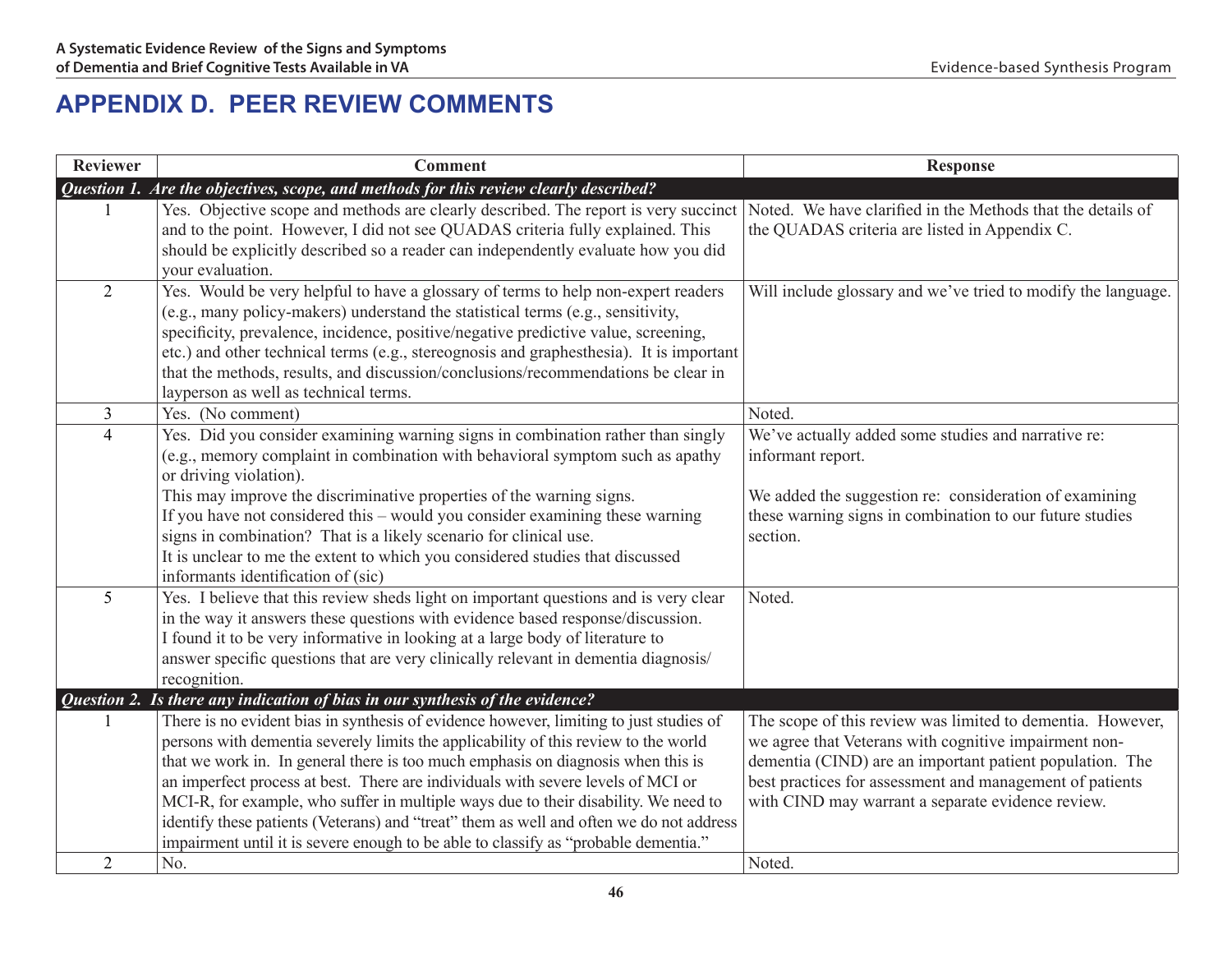| <b>Reviewer</b> | <b>Comment</b>                                                                                                                                 | <b>Response</b>                                                                                                      |
|-----------------|------------------------------------------------------------------------------------------------------------------------------------------------|----------------------------------------------------------------------------------------------------------------------|
| $\overline{3}$  | Yes. Not a systematic bias but an odd ignoring of certain literature with over                                                                 | Noted. We have responded to the specific points raised in                                                            |
|                 | emphasis on other papers.                                                                                                                      | Question 4.                                                                                                          |
| $\overline{4}$  | No - However, some who are strong advocates for screening might complain that                                                                  | Although identifying the consequences of falsely negative                                                            |
|                 | you have only looked for adverse effects of screening, and have not considered                                                                 | results from brief mental status tests was not within the scope                                                      |
|                 | adverse effects of missed diagnosis (e.g. worsened chronic disease control). To my                                                             | of Key Question 2, we agree that the effects of case-finding                                                         |
|                 | knowledge these studies have not been done, so I personally do not believe this is a                                                           | and missed diagnoses on the improvement or worsening of                                                              |
|                 | strong criticism.                                                                                                                              | patient outcomes are important considerations.                                                                       |
| 5               | No bias was visible in this review.                                                                                                            | Noted.                                                                                                               |
|                 | Question 3. Are there any studies on dementia signs and symptoms, or on the cognitive measures of interest to the VA, that we have overlooked? |                                                                                                                      |
|                 | Yes. My only concern here is again the filter that was used, as a general concern                                                              | This was designed to be a review case-finding tools rather                                                           |
|                 | about the completeness of your literature search. Some studies have used tools                                                                 | than tools that are predictive of future dementia.                                                                   |
|                 | that estimate a high probability of dementia based on prior validation studies                                                                 | Re: the Crooks paper - we did not include this as a primary                                                          |
|                 | with that instrument. You need to be careful to include studies that also have this                                                            | study - it was included as part of the Mitchell review and we                                                        |
|                 | approximation even if subjects were not even ostensibly diagnosed. You did this                                                                | did, in our revisions, clarify the weaknesses of individual                                                          |
|                 | when including Crooks' study, a study I know well and these patients were not                                                                  | studies from the Mitchell review including Crooks (we agree                                                          |
|                 | "diagnosed" but had an approximation of diagnosis applied. I conducted a study of                                                              | they did not use a gold standard for dementia assessment).                                                           |
|                 | memory impairment in Veterans and concern about impairment as a strong predictor                                                               |                                                                                                                      |
|                 | where there was a high probability of dementia that was dictated by conservative                                                               |                                                                                                                      |
|                 | cut-points from prior validation research. This should have been considered for                                                                |                                                                                                                      |
|                 | inclusion (perhaps it was) especially because it was done within the VA.                                                                       |                                                                                                                      |
| $\overline{2}$  | None that I'm aware of specifically.                                                                                                           | Noted.                                                                                                               |
| $\overline{3}$  | Yes. I think you gloss over a sizable literature on informant reported memory                                                                  | We've added some more discussion points about informant                                                              |
|                 | problems in favor of focusing on a patient's own subjective complaints. It has                                                                 | reported memory problems. We had not included some                                                                   |
|                 | been suggested repeatedly that subjective memory complaints on the part of the                                                                 | studies (eg - Archer 2007) because they fell outside inclusion                                                       |
|                 | patient are frequently associated with anxiety and depression while the reports of                                                             | criteria (assessing MCI in this case). Many studies investigate                                                      |
|                 | informants (and a literature suggesting that spouses are the best informants) are                                                              | association with future cognitive decline. However, we agree                                                         |
|                 | more related to actual cognitive decline yet you avoid discussion of the problems                                                              | it is important to clarify some of the potential weaknesses of                                                       |
|                 | with an individual's complaints and ignore informant complaints almost completely.                                                             | patient reported complaints and acknowledge the potential                                                            |
|                 |                                                                                                                                                | role of informant report. We've added the Jorm 1997 review                                                           |
|                 | The MMSE has many problems and is just about as insensitive as the mini-Cog and                                                                | to our dicussion, though it really looks at the value of longer                                                      |
|                 | short Blessed (BOMC), but it has the largest body of literature by far and is most<br>familiar to actual providers.                            | informant questionnaires which is slightly different from<br>"signs/sx" (which a very brief elicitation of SMC might |
|                 |                                                                                                                                                | approximate). We added Carr 2000 as well.                                                                            |
|                 |                                                                                                                                                | Re: MMSE - it was simply outside of our review's scope                                                               |
|                 |                                                                                                                                                | - the scope of our report reflects the Dementia Steering                                                             |
|                 |                                                                                                                                                | Committee's interests - they were interested in literature about                                                     |
|                 |                                                                                                                                                | six commonly used alternatives to MMSE.                                                                              |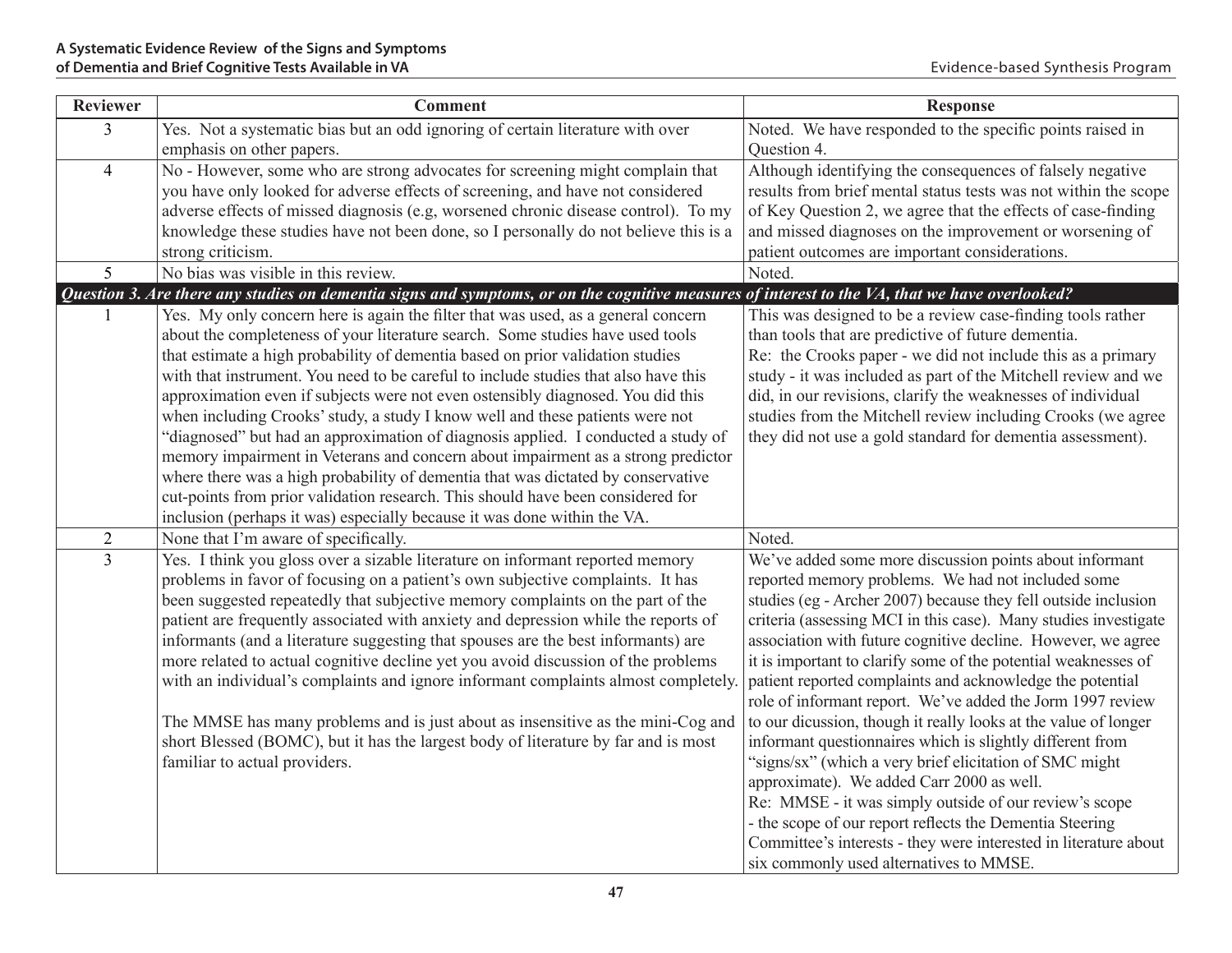| <b>Reviewer</b> | <b>Comment</b>                                                                                                                                                                                                                                                                                                                                                                                                                                                                                                                                                                                                                                                                                                                                                                                                                                                                                                                                                                                                                                                                                                                                                                                                                                                                                                                                                                                                                                             | <b>Response</b>                                                                                                                                                                                                                                                                                                                                                                                                                                                                                                                                                                                                                                                                                                                |
|-----------------|------------------------------------------------------------------------------------------------------------------------------------------------------------------------------------------------------------------------------------------------------------------------------------------------------------------------------------------------------------------------------------------------------------------------------------------------------------------------------------------------------------------------------------------------------------------------------------------------------------------------------------------------------------------------------------------------------------------------------------------------------------------------------------------------------------------------------------------------------------------------------------------------------------------------------------------------------------------------------------------------------------------------------------------------------------------------------------------------------------------------------------------------------------------------------------------------------------------------------------------------------------------------------------------------------------------------------------------------------------------------------------------------------------------------------------------------------------|--------------------------------------------------------------------------------------------------------------------------------------------------------------------------------------------------------------------------------------------------------------------------------------------------------------------------------------------------------------------------------------------------------------------------------------------------------------------------------------------------------------------------------------------------------------------------------------------------------------------------------------------------------------------------------------------------------------------------------|
| $\overline{4}$  | See comment above concerning dementia warning signs considered in combination,<br>rather than in isolation. Also – there are other warning signs type instruments – see<br>for example:<br>Galvin JE, et al, The AD8, a brief informant interview to detect dementia, Neurology<br>2005:65:559-564.<br>See also the following article that may help to illuminate the role of informant<br>information and its usefulness in guiding diagnosis of dementia.<br>Informant ratings of cognitive decline in old age: validation against change on<br>cognitive tests over 7 to 8 years.<br>Jorm AF. Christensen H. Korten AE. Jacomb PA. Henderson AS.<br>Psychological Medicine. 30(4):981-5, 2000 Jul.<br>Validation analysis of informant's ratings of cognitive function in African<br>Americans and Nigerians.<br>Shen J. Gao S. Unverzagt FW. Ogunniyi A. Baiyewu O. Gureje O. Hendrie HC.<br>Hall KS.<br>International Journal of Geriatric Psychiatry. 21(7):618-25, 2006 Jul.                                                                                                                                                                                                                                                                                                                                                                                                                                                                        | Agree - we've added more information re: informant report<br>including the articles you mention and others we found. We<br>mentioned the Shen study in the discussion and future studies<br>section. The warning signs in combination is an interesting<br>point and has not been well-studied - we've added it to<br>suggestions for future studies.                                                                                                                                                                                                                                                                                                                                                                          |
| 5               | Yes. One important document to consider (if not already considered) is the<br>Alzheimer's association 10 warning signs for dementia. I find that these warning<br>signs, which were recently updated after significant input, are worth sincere<br>evaluation as dementia warning signs.                                                                                                                                                                                                                                                                                                                                                                                                                                                                                                                                                                                                                                                                                                                                                                                                                                                                                                                                                                                                                                                                                                                                                                   | The suggested document was included in the draft report.                                                                                                                                                                                                                                                                                                                                                                                                                                                                                                                                                                                                                                                                       |
| Question 4.     | Please write additional suggestions or comments below. If applicable, please indicate the page and line numbers from the draft report.                                                                                                                                                                                                                                                                                                                                                                                                                                                                                                                                                                                                                                                                                                                                                                                                                                                                                                                                                                                                                                                                                                                                                                                                                                                                                                                     |                                                                                                                                                                                                                                                                                                                                                                                                                                                                                                                                                                                                                                                                                                                                |
|                 | I am concerned about restrictive (and traditional) intentions of this work: 1) find<br>ways to identify and diagnose dementia patients or those at high risk; 2) do this in a<br>brief "cost-effective" way; and 3) find signs and symptoms because screening poses<br>too much of a burden. Medical providers are drilled on signs and symptoms of CHF,<br>for example, and we have Review of System questions to identify potential risk.<br>Practitioners are often uncomfortable about screening or ruling in or out dementia.<br>Your review suggests that warning signs are not helpful $-$ at least there is little<br>evidence thus far. Perhaps more attention needs to be put on how to teach providers<br>how to sensitively and comfortably discuss cognitive concerns. Your review<br>and others like it suggest that memory complaints might not predict dementia<br>(though I believe that my study did predict it) and therefore they do not need to<br>be addressed. I think you should include a discussion about addressing patient<br>complaints regarding memory because of the inherent need to do that as an effective<br>and sensitive practitioner regardless of the underlying reason for the complaint. A<br>normal screen can be very reassuring and may address significant anxiety.<br>With all that said, this is a very professional, well organized and thoughtful review.<br>This has real value to VA and its Veterans. | These are well-considered and well-put concerns. Much<br>of this debate is beyond the scope of this review. Because<br>the issue of screening for dementia (as distinguished from<br>case-finding) has been widely debated and there are already<br>excellent publications and reviews outlining both sides of<br>this debate, we have tried to make clear this review does<br>not address the relative value of widespread screening for<br>dementia.<br>The points re: training providers how to sensitively and<br>comprehensively address memory concerns, and the<br>reassurance that a normal screen can offer a patient are well-<br>taken. We have inserted some suggested future areas of study<br>along these lines. |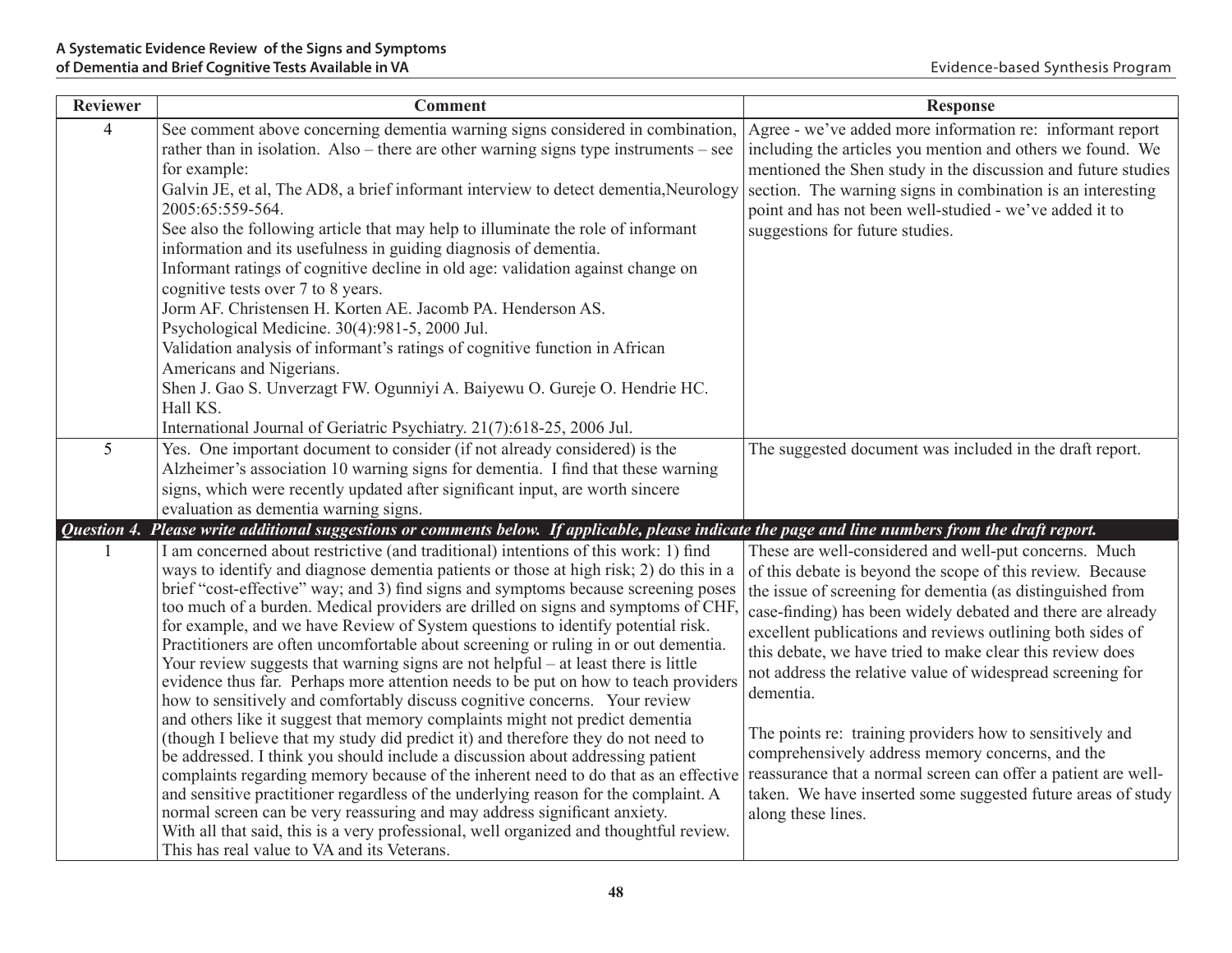| <b>Reviewer</b> | <b>Comment</b>                                                                                                                                         | <b>Response</b>                                                |
|-----------------|--------------------------------------------------------------------------------------------------------------------------------------------------------|----------------------------------------------------------------|
| $\overline{2}$  | Please see attached document with comments in Track Changes. This is an<br>important, well-written report. But we need the methods/results/discussion/ | Noted, and we've modified the language.                        |
|                 | conclusions/ clearly presented in non-technical terms so that non-expert policy-                                                                       |                                                                |
|                 | makers will understand the recommendations for further action. Don't "hide" the                                                                        |                                                                |
|                 | results and recommendations within technical terms.                                                                                                    |                                                                |
| $\overline{2}$  | Background in body and Exec Summary, Lines 3-7: these data come from VA                                                                                | We have replaced this paragraph using data from the            |
|                 | Allocation Resource Center (ARC) data, which are on the VA Intranet only and are                                                                       | suggested references.                                          |
|                 | not public. Citation 1 references the ARC website on the VA Intranet. It has not                                                                       |                                                                |
|                 | yet been decided what parts of the DSC Report can be made public. An alternative                                                                       |                                                                |
|                 | would be to quote the 2004 VA dementia projection from the VHA Office of                                                                               |                                                                |
|                 | the Assistant Deputy Under Secretary for Health for Policy and Planning, also                                                                          |                                                                |
|                 | posted on the internet at www1.va.gov/vhareorg/reports.htm. There is also a 2003                                                                       |                                                                |
|                 | publication by VA HERC that gives some dementia cost data from 1999 (Yu W, et                                                                          |                                                                |
|                 | al, 2003). These public data are mentioned on p. 1-2 of the DSC report.                                                                                |                                                                |
| $\overline{2}$  | Page v line 27; also page 17 line 12: sterognosis and graphesthesia: use layperson                                                                     | We have defined these terms in the text, and added them to     |
|                 | terms in addition to the technical terms, for non-expert readers                                                                                       | the Glossary.                                                  |
| $\overline{2}$  | Methods, page 3, line 8: citation 13 is an internal memo, I'm not sure it is                                                                           | We agree and have deleted reference 13.                        |
|                 | appropriate to cite it here.                                                                                                                           |                                                                |
| $\overline{2}$  | Page 4, lines 5-6: Can you say more about the decision to exclude studies on signs                                                                     | This was really designed as a review of case-finding tools     |
|                 | and symptoms that predict future incident dementia? (e-mail discussion copied                                                                          | rather than a review of tools that are predictive of future    |
|                 | here)                                                                                                                                                  | dementia. Our review does not address the latter issue and     |
|                 | A little more explicit would be great. If you could amplify in the report just a                                                                       | I hope this is clear to the reading audience. Given the lack   |
|                 | bit, like your sentence below that I highlighted in yellow, that would be helpful. It                                                                  | of convincing evidence re: screening for dementia and the      |
|                 | may be just a matter of adding the "layperson" wording, or repeating it in the Study                                                                   | lack of clear consensus around this issue, we had thought that |
|                 | Selection section as you did in the Background section.                                                                                                | a review of methods for predicting dementia would be less      |
|                 |                                                                                                                                                        | applicable. We tried to frame this issue in the introduction,  |
|                 |                                                                                                                                                        | but again please let me know if we should be more explicit.    |
| $\overline{2}$  | Page 16, line 9: Word(s) missing? Check sentence: "questionnaires were                                                                                 | We have clarified this sentence to read as follows:            |
|                 | completed (not?) by caregivers of demented participants, but by the non-demented                                                                       | 'Results from the third study are more difficult to interpret  |
|                 | participants themselves (22)."                                                                                                                         | because sleep disturbance questionnaires were completed by     |
|                 |                                                                                                                                                        | caregivers of demented participants, whereas non-demented      |
|                 |                                                                                                                                                        | participants in the control group completed the questionnaire  |
|                 |                                                                                                                                                        | themselves (22)."                                              |
| $\overline{2}$  | Page 32, lines 11 and 16: "cognitive screening instruments" - Define "screening"                                                                       | We have reworded the phrase as suggested.                      |
|                 | as used here. To me, screening means evaluation of asymptomatic individuals; you                                                                       |                                                                |
|                 | may not mean that here. Or reword, e.g. "which brief mental status instruments                                                                         |                                                                |
|                 | were used"                                                                                                                                             |                                                                |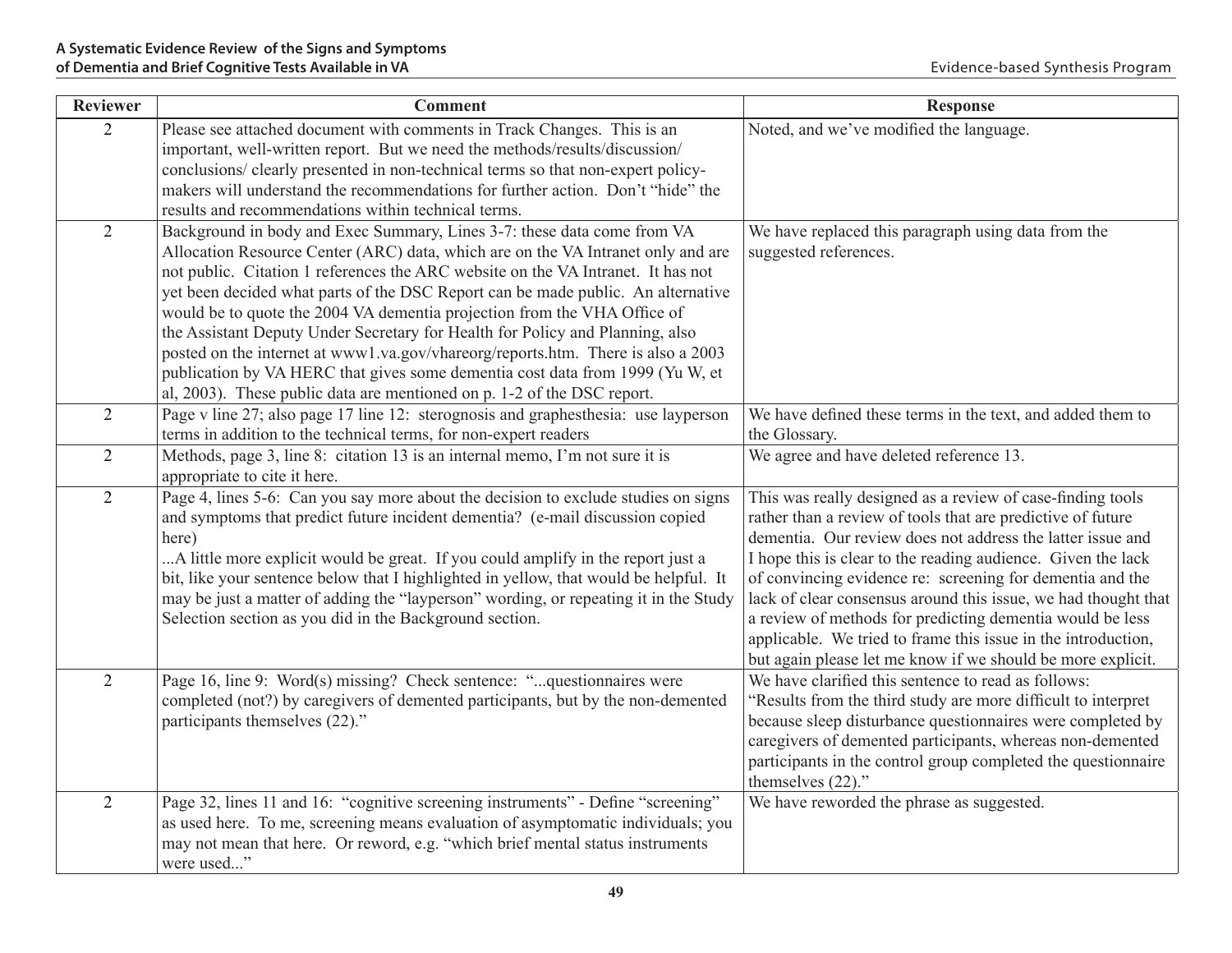| <b>Reviewer</b> | <b>Comment</b>                                                                                                                                                                                                                                                                                                                                                                                                                                                                                                                                      | <b>Response</b>                                                                                                                                      |
|-----------------|-----------------------------------------------------------------------------------------------------------------------------------------------------------------------------------------------------------------------------------------------------------------------------------------------------------------------------------------------------------------------------------------------------------------------------------------------------------------------------------------------------------------------------------------------------|------------------------------------------------------------------------------------------------------------------------------------------------------|
| 3               | My concern is that the literature is misrepresented. I do not think some of these<br>papers can be correctly interpreted in the way you are trying to do here (particularly<br>the behavioral signs and sleep sections). For the performance of the screening<br>tests themselves, strong bias is exerted in the way the studies were done. To ignore<br>these methodological issues is to present data that is much skewed from the actual<br>performance of these instruments in a primary care setting.                                          | Noted - specific responses detailed below.                                                                                                           |
| $\overline{3}$  | This is a difficult literature. Results from the VA primary care population that<br>would be most directly relevant aren't available because of the time it has taken<br>us to get things written up. Still, I think you need to at least factor in the likely<br>bias introduced by the published papers. I have detailed comments below. The<br>performance of these tests is very different than that you present, supporting the<br>idea that bias was introduced in the study design.                                                          | Noted - specific responses detailed below. Also, we had<br>completed extensive quality evals of studies and will include<br>these in our appendices. |
| $\overline{3}$  | I wouldn't put too much emphasis on that one meta analysis (ref 15). The<br>individual studies included in the cross sectional analyses had some pretty iffy<br>ways that dementia was called. For instance, the mmse is so insensitive that by the<br>time a patient has crossed their threshold, the impairment was too far advanced for<br>subjective memory complaints to be relevant to a case finding scenario in the clinic.<br>I would have similar concerns about the use of a telephone screener to establish a<br>diagnosis of dementia. | We re-wrote this section and tried to highlight more the<br>deficiencies of some of the included studies.                                            |
| $\overline{3}$  | I think the use of ADAS-Cog for diagnosis of dementia is questionable also. There<br>may be some who would support it, but it is hardly a 'gold standard' as you call it<br>(ref 35).                                                                                                                                                                                                                                                                                                                                                               | Noted and manuscript updated                                                                                                                         |
| $\overline{3}$  | Ref 36 had a good cognitive evaluation but this study examined different definitions<br>of mci. When one of the criteria for diagnosis is subjective memory complaints,<br>it does not seem valid to then look at how subjective memory complaints do as an<br>indicator of the diagnosis.                                                                                                                                                                                                                                                          | Noted in manuscript                                                                                                                                  |
| $\overline{3}$  | Ref 37 used an informant interview as their 'gold standard'. This was done with<br>121 subjects who screened positive and 35 who screened negative on a brief screen.<br>While I believe that informant information is more valuable in this area that patient<br>subjective memory complaint, I don't think this is a valid diagnostic method. This<br>study establishes the level of correlation between patient complaint and informant<br>complaint, nothing more.                                                                              | Noted in manuscript                                                                                                                                  |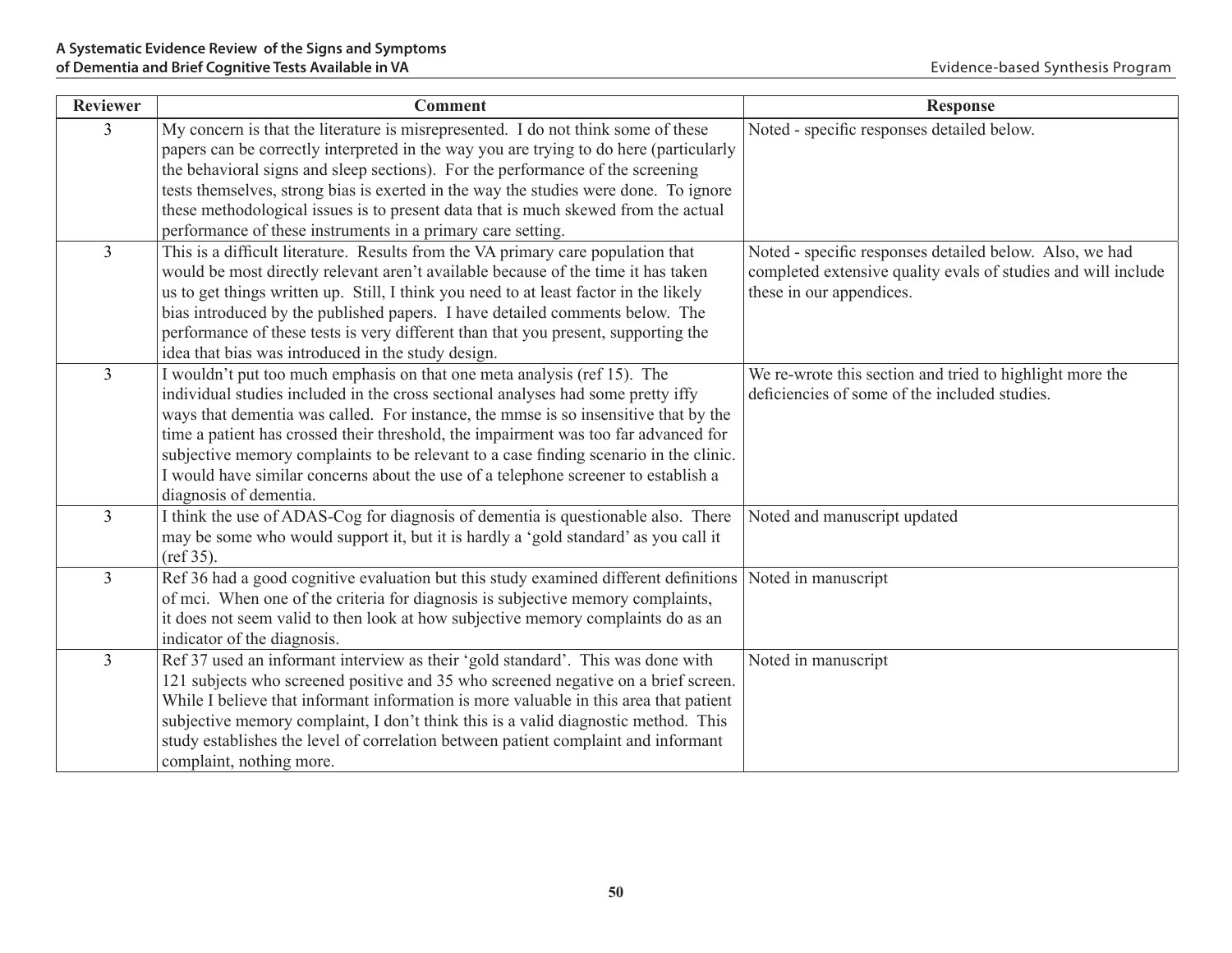| <b>Reviewer</b> | <b>Comment</b>                                                                                                                                                                                                                                                                                                                                                                                                                                                                                                                                                                                                                                                           | <b>Response</b>                                                                                                                                                                                                                                                                                                                                                                                                                                                                                                                                                                                                                                                                                                                                                  |
|-----------------|--------------------------------------------------------------------------------------------------------------------------------------------------------------------------------------------------------------------------------------------------------------------------------------------------------------------------------------------------------------------------------------------------------------------------------------------------------------------------------------------------------------------------------------------------------------------------------------------------------------------------------------------------------------------------|------------------------------------------------------------------------------------------------------------------------------------------------------------------------------------------------------------------------------------------------------------------------------------------------------------------------------------------------------------------------------------------------------------------------------------------------------------------------------------------------------------------------------------------------------------------------------------------------------------------------------------------------------------------------------------------------------------------------------------------------------------------|
| $\overline{3}$  | As for reference 40, again the telephone screener was the primary means of<br>evaluation. I suspect many, many milder cases were missed. Additionally, the<br>subjective memory complaint was based solely on the question "do you have severe<br>memory impairment?" as reported on a mailed questionnaire. I don't know of<br>validation of this method, and it isn't really a straightforward inquiry into subjective<br>memory problems. You go on to say that this method could classify healthy<br>individuals as demented thus exaggerating reported specificity. The risk is actually<br>higher the other way, I'd posit.                                        | Noted and this study was de-emphasized                                                                                                                                                                                                                                                                                                                                                                                                                                                                                                                                                                                                                                                                                                                           |
| $\overline{3}$  | How did ref 43 get included? It doesn't compare prevalence rates of subjective<br>memory impairment in those with and without dementia.                                                                                                                                                                                                                                                                                                                                                                                                                                                                                                                                  | True - it compares SMC in patients with various levels of<br>cognitive performance, but does not establish dementia<br>diagnoses -- will exclude                                                                                                                                                                                                                                                                                                                                                                                                                                                                                                                                                                                                                 |
| $\overline{3}$  | Starting on line 15 of page 14 under the heading "Detailed Description" the use<br>of MMSE is incorrect here. The Cache County study used an expanded and<br>considerably more sensitive modified mini mental state exam or 3MS. I also<br>believe you are misrepresenting/misunderstanding this study. While 61% of the<br>demented subjects had behavioral disturbances in the past month (hardly low<br>symptom prevalence as you state), this study documented behavioral problems<br>in dementia and was not intended to address the use of behavioral symptoms in<br>screening.                                                                                    | Thanks for clarifying - we will amend the report accordingly<br>re: the modified MMSE.<br>We hadn't intended to represent this as a study of use of<br>behavorial sx for screening. Rather, the study was intended<br>to test the hypothesis that in a community-based sample,<br>demented patients would have more neuropsychiatric sx than<br>non-demented patients. This may be useful for case-finding<br>- ie - which sx should prompt a primary care physician to<br>assess for dementia. Many clinicians may not think to assess<br>one for dementia if presenting with sx such as apathy.<br>Re: sx prevalence, we had meant to say neuropsych sx were<br>common, but the prevalence of any one sx was relatively low.<br>We will clarify in the report. |
| $\overline{3}$  | Page 15, line 17/18, do you mean the accuracy of dementia documentation<br>in medical records of persons with and without dementia or with and without<br>depression? If it is the former there is a whole literature that you ignore that<br>concerns the documentation of a dementia diagnosis in the primary care setting.                                                                                                                                                                                                                                                                                                                                            | We meant the latter - we do reference the former issue in the<br>background section.                                                                                                                                                                                                                                                                                                                                                                                                                                                                                                                                                                                                                                                                             |
| $\overline{3}$  | For reference 20, given that the average mmse of those they consider undiagnosed<br>dementia was 17, I suspect they missed the mild cases. A MMSE of 17 isn't on<br>the borderline of diagnosis. I'm also not convinced of their depression diagnoses,<br>but setting aside the inadequacies of the diagnoses, I wouldn't jump to the<br>conclusion that "some persons with mild dementia may have been misclassified as<br>being depressed" (page 15, line 22/23). I don't think they caught those with mild<br>dementia but the relationship between depression and dementia is nuanced and<br>complex for even experienced geriatricians and geriatric psychiatrists. | Agreed - last statement was cut.                                                                                                                                                                                                                                                                                                                                                                                                                                                                                                                                                                                                                                                                                                                                 |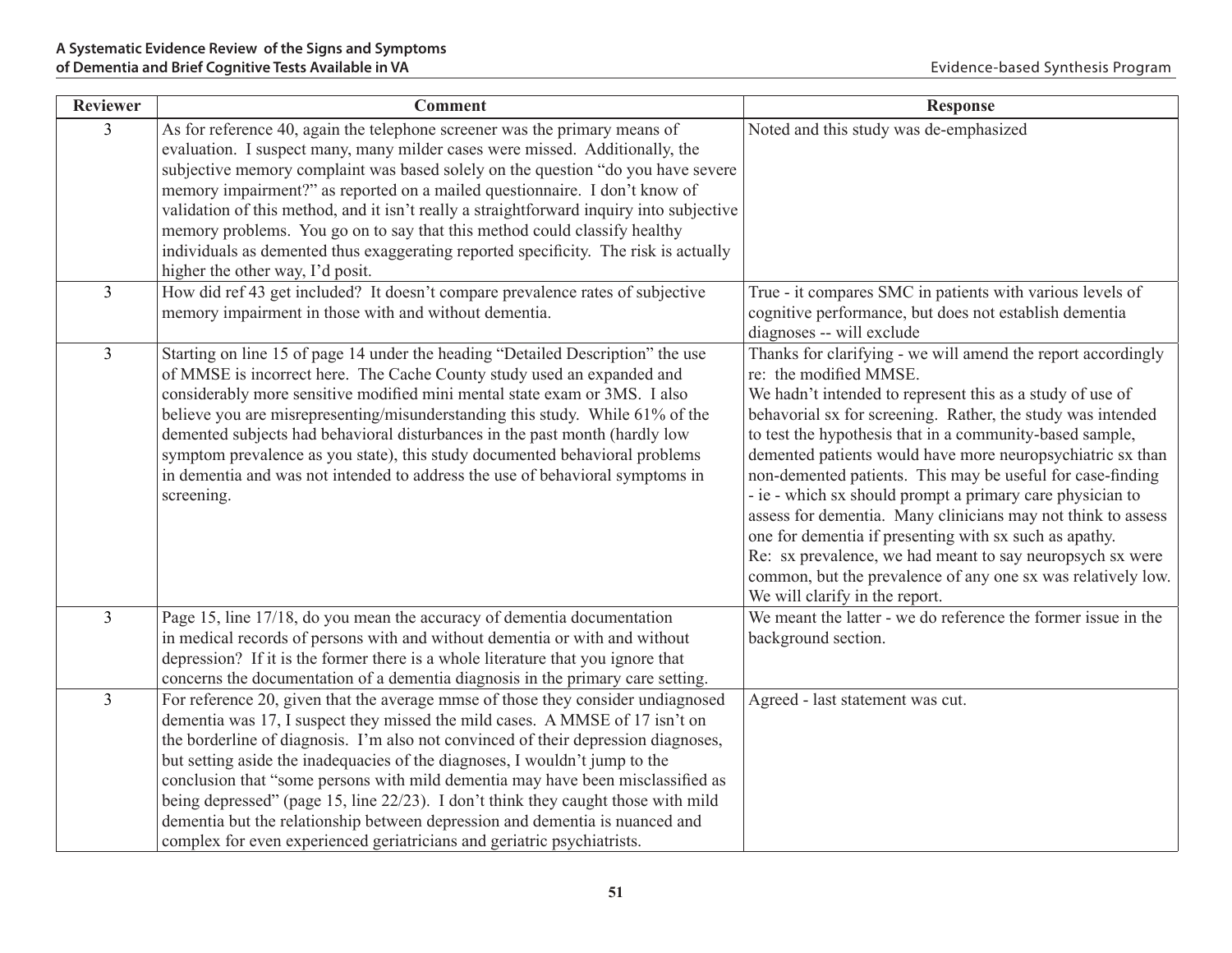| <b>Reviewer</b> | <b>Comment</b>                                                                                                                 | <b>Response</b>                                                                                                  |
|-----------------|--------------------------------------------------------------------------------------------------------------------------------|------------------------------------------------------------------------------------------------------------------|
| $\overline{3}$  | You cannot look at a sample of Parkinson's disease patients and say anything about                                             | We agree - our statement is meant to refer only to this study,                                                   |
|                 | sleep and dementia except in the specific case of sleep and dementia in Parkinson's                                            | but we will make clearer in the text that the results don't                                                      |
|                 | disease (top page 16).                                                                                                         | apply to patients with other types of dementia.                                                                  |
| $\mathfrak{Z}$  | Reference 21 is incomplete.                                                                                                    | It had originally been published online - we fixed the ref                                                       |
| $\overline{3}$  | Reference 28 is too old for me to access it electronically, but if frontal release signs                                       | Mean MMSE scores in the demented group were about 21                                                             |
|                 | were present in over half the participants, this is a severely demented group of                                               | and suggested this was not a group with severe dementia. I                                                       |
|                 | subjects and not relevant to your topic.                                                                                       | agree this was not representative of a screen-diagnosed group                                                    |
|                 |                                                                                                                                | of patients, but the findings may be relevant to case-finding                                                    |
|                 |                                                                                                                                | discussions. Also interesting is that 9% of controls had                                                         |
|                 |                                                                                                                                | release signs.                                                                                                   |
| $\overline{3}$  | Reference 27 is also available to me only in abstract, but the abstract says 'with                                             | The abstract is slightly misleading - many of the signs were                                                     |
|                 | the exceptions of impaired vibration sense, loss of upward gaze, and bradykinesia,                                             | associated with stroke and/or Parkinsons, not dementia. The                                                      |
|                 | all signs were associated with the neurodegenerative syndromes and stroke' which                                               | signs we mentioned were the ones associated with dementia.                                                       |
| $\overline{3}$  | seems different than what you report.<br>Reference 30 correlates an individual's assessment of their driving ability with that | The study has numerous flaws in any case.<br>It technically fit our inclusion criteria - I agree it's not a very |
|                 | of an experienced neurologist and a driving instructor. It doesn't address use of                                              | useful study and we amended the paragraph to clarify the                                                         |
|                 | driving skills as a screen for cognitive ability. Again, I think you misrepresent the                                          | focus of the paper (was in the table, but I agree could have                                                     |
|                 | literature.                                                                                                                    | been clearer).                                                                                                   |
| $\mathfrak{Z}$  | For reference 48, can you really report sensitivities of the Short Blessed (BOMC)                                              | We agree that sensitivity may be overestimated because 13                                                        |
|                 | of 100%? The 'field diagnoses' of dementia are suspect. Those felt to be demented                                              | subjects had a documented history of dementia, among the 26                                                      |
|                 | were invited to Duke for a real evaluation. There were seven of these. The Short                                               | identified as probably demented by field diagnosis. We have                                                      |
|                 | Blessed is brief and easily memorized by clinicians and requires no props. It is not,                                          | noted this limitation in Table 4 and in the text of the Results,                                                 |
|                 | however, a test with a sensitivity of 100%.                                                                                    | in the BOMC section. Because the field methods used DSM                                                          |
|                 |                                                                                                                                | criteria as a guide, the study meets our criteria for inclusion.                                                 |
|                 |                                                                                                                                | However, we have replaced the results from this study in                                                         |
|                 |                                                                                                                                | Table 5 with the results from Stuss 1996, a memory clinic                                                        |
|                 |                                                                                                                                | sample that did not include patients who had been previously                                                     |
|                 |                                                                                                                                | diagnosed with dementia.                                                                                         |
| $\overline{3}$  | Ref 49, again too old to pull up, seems to focus on severe dementia. Do your                                                   | The sample in this study (Stuss 1996) consisted of patients                                                      |
|                 | reported sens/spec come from a severely demented subgroup?                                                                     | who had been referred to a memory clinic for possible                                                            |
|                 |                                                                                                                                | dementia, including some who on successive evaluations                                                           |
|                 |                                                                                                                                | turned out not to have dementia. The final diagnosis was                                                         |
|                 |                                                                                                                                | determined subsequent to the BOMC test. Although the                                                             |
|                 |                                                                                                                                | results of the referral sample may not be applicable to                                                          |
|                 |                                                                                                                                | primary care populations, the patients did not have a history                                                    |
|                 |                                                                                                                                | of dementia. It does not appear that the sens/spec results                                                       |
|                 |                                                                                                                                | were weighted by a more severely demented subgroup.                                                              |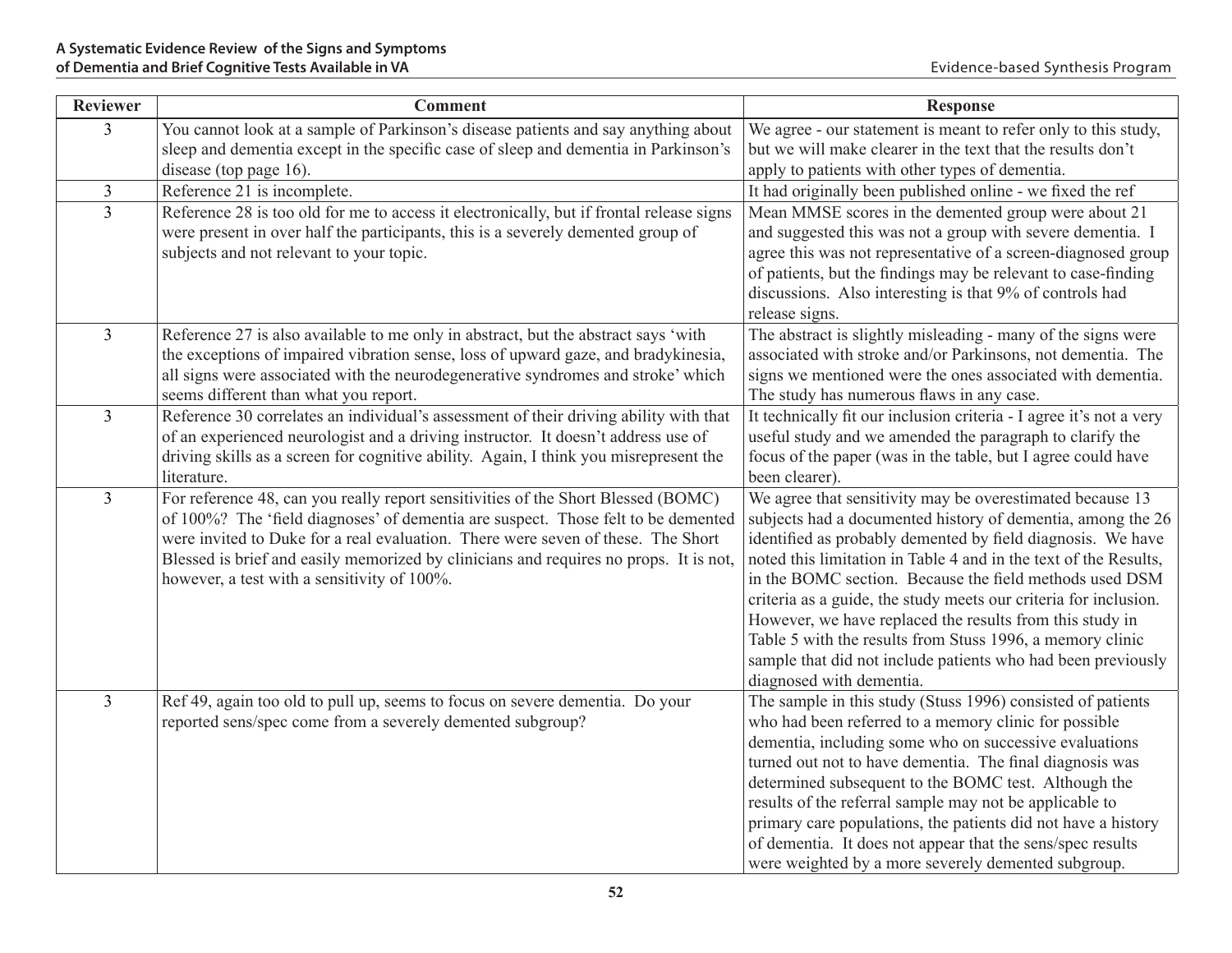| <b>Reviewer</b> | <b>Comment</b>                                                                                                                                                                                                                                                                                                                                                                                                            | <b>Response</b>                                                                                                                                                                                                                                                                                                                                                                                                                                                                                                                                                                                                                                                                                                                        |
|-----------------|---------------------------------------------------------------------------------------------------------------------------------------------------------------------------------------------------------------------------------------------------------------------------------------------------------------------------------------------------------------------------------------------------------------------------|----------------------------------------------------------------------------------------------------------------------------------------------------------------------------------------------------------------------------------------------------------------------------------------------------------------------------------------------------------------------------------------------------------------------------------------------------------------------------------------------------------------------------------------------------------------------------------------------------------------------------------------------------------------------------------------------------------------------------------------|
| 3               | Why is there a paragraph on informant reports of memory loss on pg 28? Again,<br>you ignore a whole literature on this topic to focus on this paper?                                                                                                                                                                                                                                                                      | We agree that this paragraph was not relevant to this section,<br>and have removed it accordingly.                                                                                                                                                                                                                                                                                                                                                                                                                                                                                                                                                                                                                                     |
| $\overline{3}$  | I really think that you ought to stress more that the six measures you look at are<br>chosen by an 'expert panel' for various clinical reasons, not for rigorous scientific<br>reasons. This was a series of phone conferences with people who were tasked with<br>finding alternatives to the MMSE.                                                                                                                      | We agree, and have added text to the Methods section to<br>indicate that the six measures reviewed were based on several<br>clinical criteria.                                                                                                                                                                                                                                                                                                                                                                                                                                                                                                                                                                                         |
| $\overline{3}$  | The mini-Cog was not actually administered in MoVIES (ref 56) or in the<br>University of Washington ADC (ref 64). Items incorporated in testing actually<br>done were pulled to create a miniCog score. In actual practice, the sensitivities<br>of the miniCog are considerably lower. Again, a brief test, easily remembered by<br>clinicians and requiring no props except a paper and pencil, but not that sensitive. | We have added text to the Results to clarify that the Mini-<br>Cog results from these studies were derived from components<br>of longer tests, and that these results may not be directly<br>comparable to the use of the Mini-Cog by itself in practice.                                                                                                                                                                                                                                                                                                                                                                                                                                                                              |
| $\overline{3}$  | The diagnosis of dementia in ref 54 was based purely on informant interview, no<br>cognitive testing. Not sufficient. Also, half of this ADC population was made up of<br>non English speakers. How many of the informants spoke sufficient English to give<br>a good history?                                                                                                                                            | The study notes that non-English speakers were administered<br>cognitive tests by foreign-born native speakers who were also<br>fluent in English, although it is not explicitly specified that<br>non-English speaking informants were interviewed likewise<br>by an interpreter. However, we agree that this study does not<br>meet criteria for the use of a full reference standard such as<br>DSM-IV, because diagnostic workup for dementia was based<br>on positive informant history, regardless of other patient<br>evaluations that were conducted. We thank you for bringing<br>this to our attention. We have excluded this study from our<br>review.                                                                      |
| $\overline{3}$  | It doesn't appear that investigators actually did any cognitive testing to arrive at a<br>dementia diagnosis for the SLUMS study (ref 61). You comment on the inclusion<br>of MCI in their population. They did not diagnose MCI (and could not without<br>some testing) but rather a "mild neurocognitive disorder." There isn't such a<br>diagnosis in DSM IV that I know of.                                           | In Tariq 2006, the Methods state that each participant was<br>evaluated during a routine clinic visit, a history was obtained<br>from corroborating sources, a complete physical and mental<br>status exam was performed, and lab findings were reviewed.<br>Based on these data (which included a mental status exam)<br>the investigators appear to have used, and state that they used,<br>DSM-IV criteria to diagnose dementia. We concur that MCI<br>is not a DSM-IV diagnosis; individuals with MCI fit neither<br>criteria for normal or demented. Because different studies<br>dealt differently with this subgroup, and some excluded them<br>from analyses altogether, we noted how their inclusion could<br>affect results. |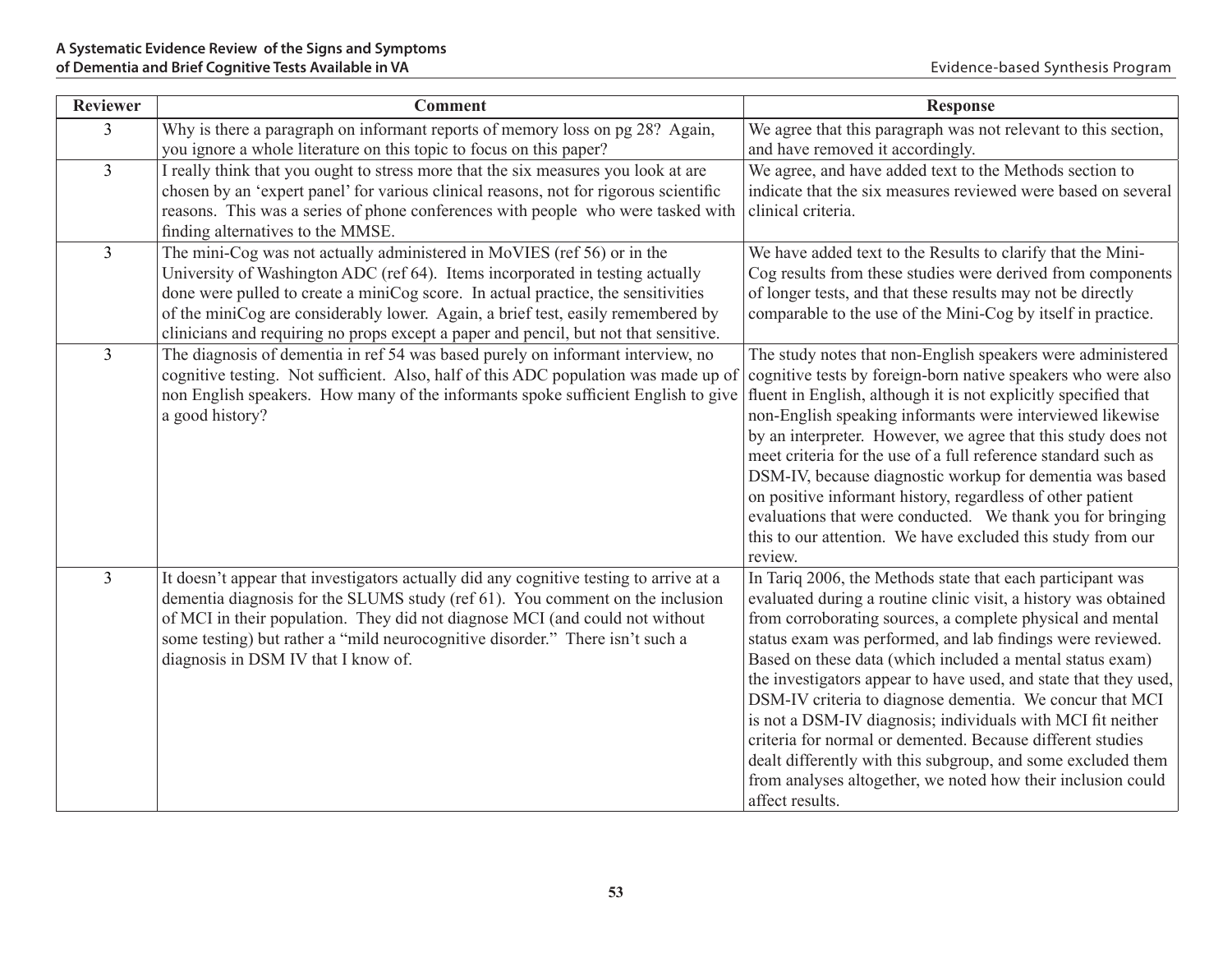| <b>Reviewer</b> | <b>Comment</b>                                                                         | <b>Response</b>                                               |
|-----------------|----------------------------------------------------------------------------------------|---------------------------------------------------------------|
| 3               | Page 32 under the heading of "Qualitative studies of the GPCOG and the Mini-           | We agree, and have removed the qualitative studies. We        |
|                 | Cog". This is a purely volunteer sample of clinicians. For a question aire with a      | contacted the author of the IPA survey, who clarified that    |
|                 | 25% response rate (less actually since that 25% seems to be those who completed        | respondents rated the perceived quality on those tests with   |
|                 | any part of the survey and there were the most responses familiar with the MMSE).      | which they had some familiarity. Consequently the results for |
|                 | there were 88% of respondents unfamiliar with the GPCOG and 75% unfamiliar             | the GPCOG and Mini-Cog are based on a small, potentially      |
|                 | with the Mini-Cog. This suggests giving weight to the 35 practitioners who said        | biased sample. The 2nd qualitative study examined 2 of the    |
|                 | they had heard of the GPCOG and the 73 who said they'd heard of the miniCog.           | 6 VA measures and ranked them equally high. Therefore we      |
|                 |                                                                                        | have noted in Future Research Recommendations that similar    |
|                 |                                                                                        | surveys be conducted among VA providers for input on the      |
|                 |                                                                                        | use of the 6 measures in practice.                            |
| 3               | As for the acceptability of screening, please note that you are basing your section    | We have made note in the Results for KQ3 that 2 of the 3      |
|                 | primarily on one investigator using samples very different from the VA where we        | studies were led by the same investigator. We have also       |
|                 | have had much better response from the Veterans concerning cognitive screening.        | removed some of the details about the studies and kept the    |
|                 |                                                                                        | more general findings, because these studies do not provide   |
|                 |                                                                                        | direct evidence about the 6 cognitive measures used in VA.    |
| 5               | I found this report very informative overall and it does justice to this large body of | Noted.                                                        |
|                 | literature pertaining to this important topic.                                         |                                                               |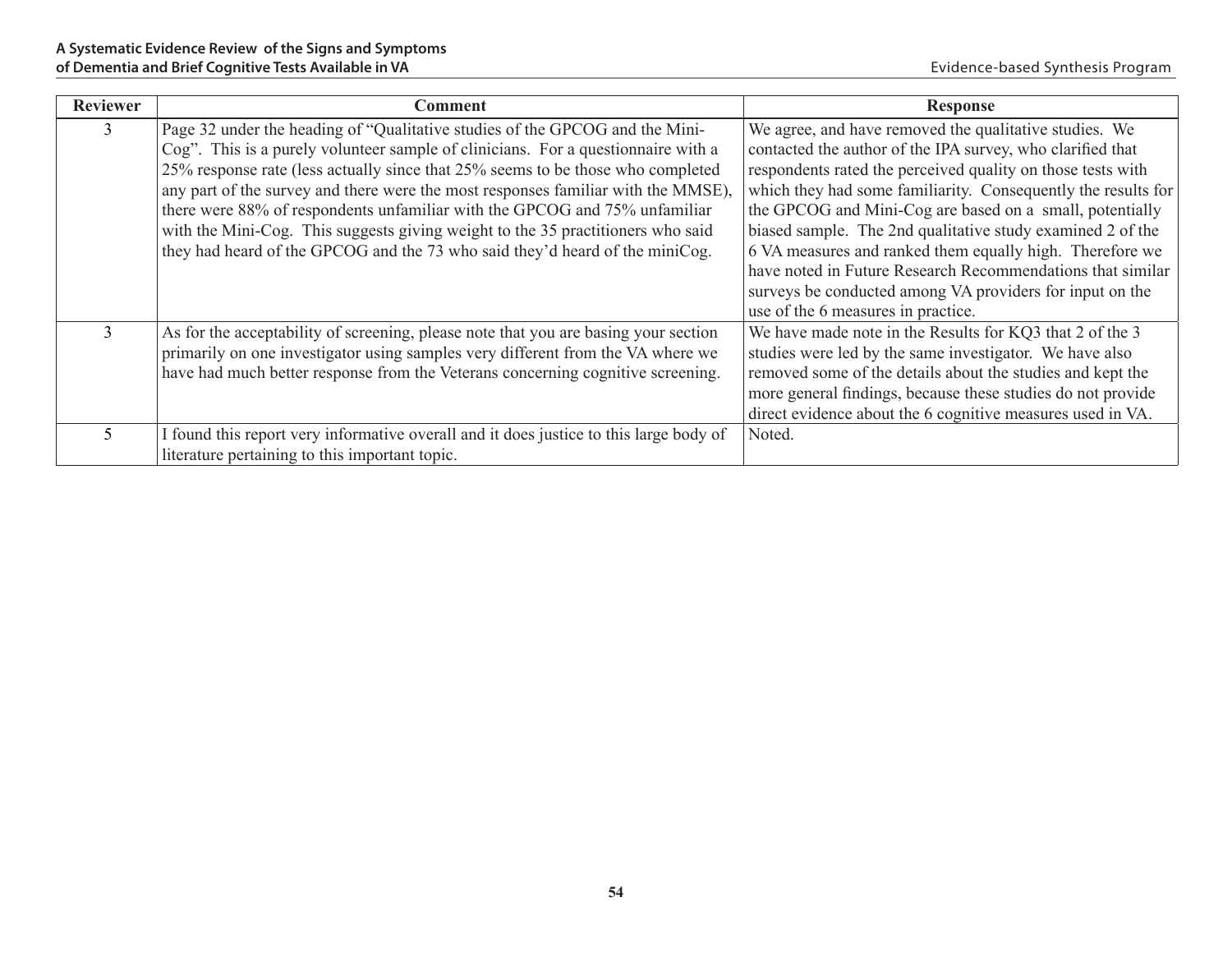# **APPENDIX E. GLOSSARY**

Agnosia: Failure to recognize or identify objects despite intact sensory function.

Alzheimer's disease (AD): A disease usually characterized by loss of memory, especially for learning new information, reflecting deterioration in the functioning of the medial temporal lobe and hippocampus areas of the brain. Later in the illness, other higher functions of the cerebral cortex become affected: these include language, praxis (putting theoretical knowledge into practice) and executive function (involved in processes such as planning, abstract thinking, rule acquisition, initiating appropriate actions and inhibiting inappropriate actions, and selecting relevant sensory information). Behavioral and psychiatric disturbances are also seen, which include depression, apathy, agitation, disinhibition, psychosis (delusions and hallucinations), wandering, aggression, incontinence and altered eating habits.

Aphasia: Deterioration in language skills, such as word-finding difficulties, reduction in output, loss of fluency, and poor comprehension.

Apraxia: Total or partial loss of the ability to perform coordinated movements or manipulate objects in the absence of motor or sensory impairment.

Case-finding: The strategy of identifying a new occurrence of disease among patients selected on the presence of risk factors, signs, or symptoms.

Cohort: A group of persons with a common characteristic or set of characteristics. Typically, the group is followed for a specified period of time to determine the incidence of a disorder or complication of an established disorder (prognosis).

Cohort Study: (Cohort Analytic Study): Prospective investigation of the factors that might cause a disorder in which a cohort of individuals who do not have evidence of an outcome of interest but who are exposed to the putative cause are compared with a concurrent cohort who are also free of the outcome but not exposed to the putative cause. Both cohorts are then followed to compare the incidence of the outcome of interest. Used for Prospective Study.

Dementia: The development of multiple cognitive deficits that include memory impairment and at least 1 of the following cognitive disturbances: agnosia, aphasia, apraxia, or a disturbance in executive functioning. Deficits must be severe enough to cause significant decline in social or occupational functioning and must represent a decline fromprevious baseline functioning.

Dementia with Lewy bodies (DLB): One of the most common types of progressive dementia and shares characteristics with both Alzheimer's and Parkinson's diseases. Its central feature is progressive cognitive decline, combined with three additional defining features: pronounced fluctuations in alertness and attention, such as frequent drowsiness, lethargy, lengthy periods of time spent staring into space or disorganised speech; recurrent visual hallucinations; and parkinsonian motor symptoms, such as rigidity and the loss of spontaneous movement. The symptoms of DLB are caused by the build-up of Lewy bodies (protein deposits found in nerve cells) in areas of the brain that control particular aspects of memory and motor control.

Executive Functioning: The ability to think abstractly and to plan, initiate, sequence, monitor, and stop complex behavior.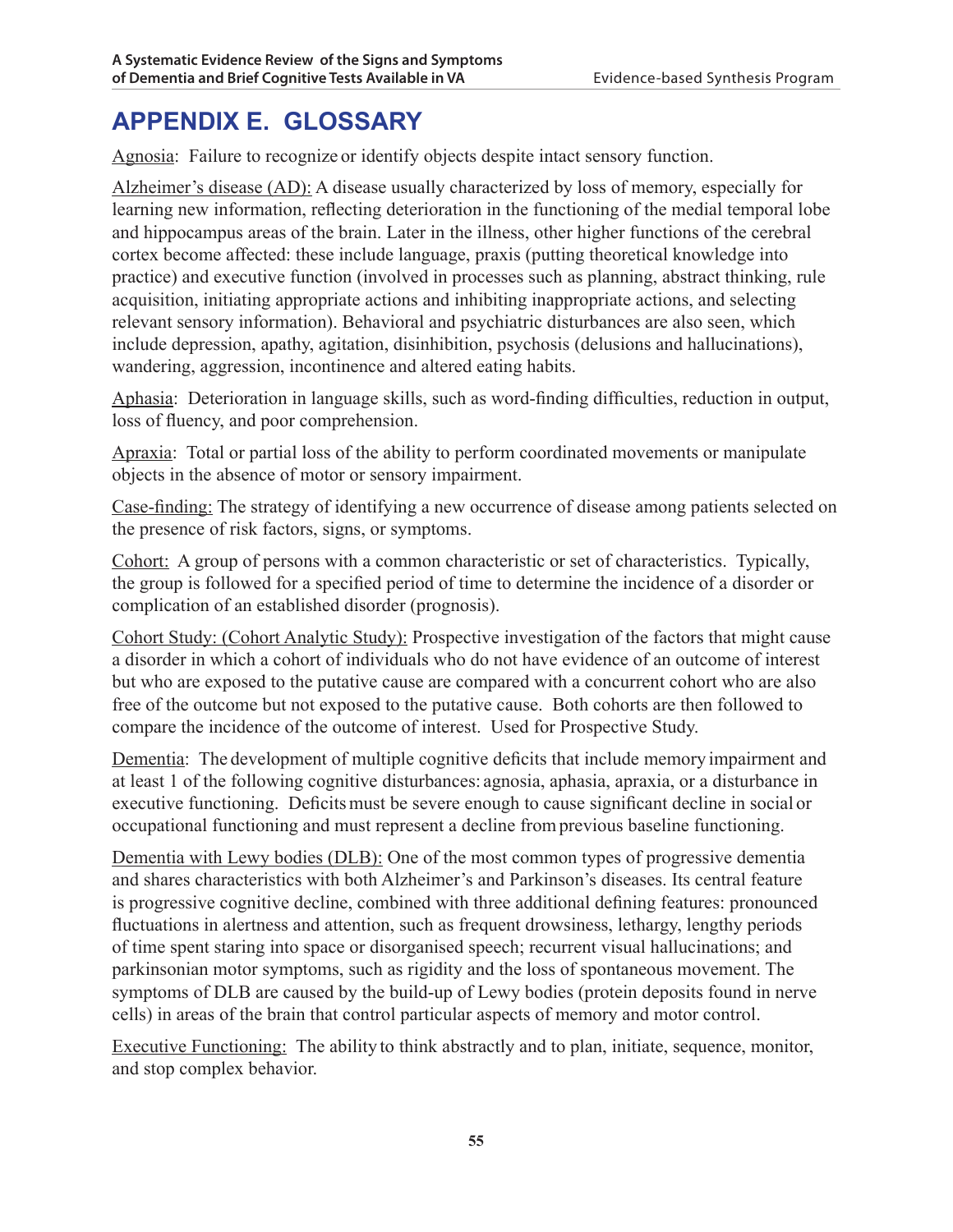Graphesthesia: The ability to recognize a number or letter written on the skin by the sensation of touch.

Heterogeneity: A term used to illustrate the variability or differences between studies in the estimates of effects.

Incidence: The number of new cases of a disease per population over a given time period. Incidence measures how frequently a new case of disease occurs, as opposed to prevalence, which conveys how widespread a disease is in a population.

Inter-rater reliability: A measure of the extent to which multiple raters or judges agree when providing a rating, scoring, or assessment.

Key questions: Questions posed by the advisory panel that are used to guide the identification and interrogation of the evidence base relevant to the topic of the guideline.

Likelihood Ratio: For a screening or diagnostic test (including clinical signs or symptoms), expresses the relative likelihood that a given test result would be expected in a participant with (as opposed to one without) a disorder of interest.

Mild Cognitive Impairment (MCI): Presence of a memory complaint, preferably corroborated by an informant, objective memory impairment, and normal general cognitive function. Activities of daily living are intact and the patient does not meet clinical criteria for dementia.

Neuropsychiatric symptoms: Symptoms which generally fall within one of three symptom clusters: agitation, psychosis and mood disorders. Symptoms of agitation often include aggressiveness or irritability. Symptoms of psychosis are hallucinations – auditory or visual, and delusions. Mood disorders would include depression and anxiety.

Odds ratio: A ratio of the odds of having the disease of interest in a group with a particular exposure, symptom, or characteristic of interest, to the odds of disease in a group that does not have the exposure /symptom / characteristic. An odds ratio of 1 indicates that the disease is equally likely to occur in both groups. On odds ratio of 4 indicates that the disease is 4 times more likely to be present in the group that has the symptom or characteristic of interest, compared with the group that does not have this symptom.

Predictive Value (PPV): Positive Predictive Value – the proportion of people with a positive test who have the disease; Negative Predictive Value – proportion of people with a negative test who are free of disease.

Prevalence: The total number of cases of the disease in the population at a given time, expressed as a proportion in which the number of cases is the numerator and the population at risk is the denominator.

Release signs: Primitive reflexes that are normally present in infants, including the suck, snout, palmomental, and grasp reflexes. They are seen in disorders that affect the frontal lobes, such as dementias, metabolic encephalopathies, closed head trauma, and hydrocephalus.

Remote/over-learned memory: The ability to remember people or events from the distant past, or over-learned information such as the days in the week or one's birthday.

Registration/recall: The processing of received information, and the retrieval of the information in response to a cue for use in a process or activity.